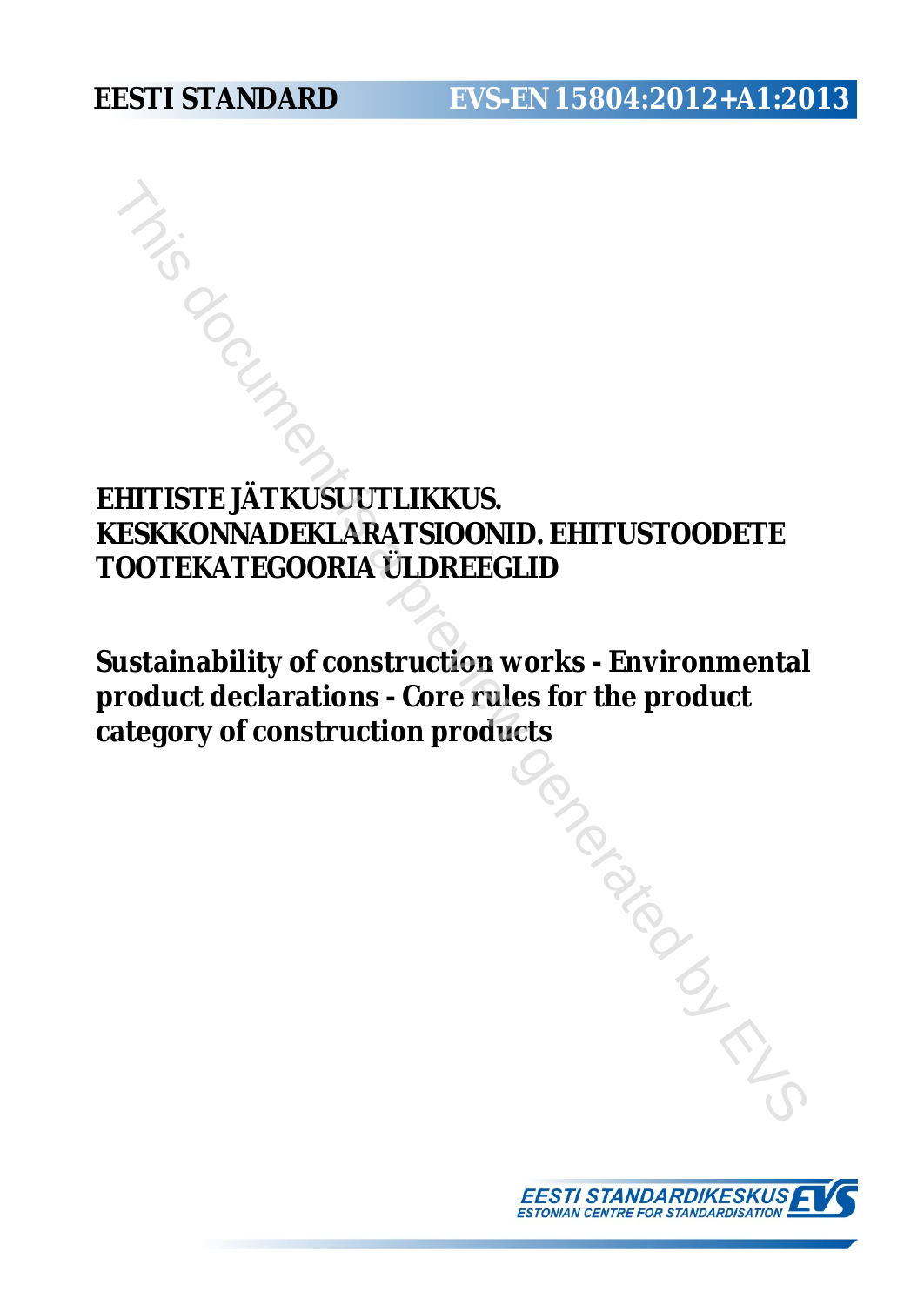### **EESTI STANDARDI EESSÕNA NATIONAL FOREWORD**

| See Eesti standard EVS-EN 15804:2012+A1:2013<br>sisaldab of<br>Euroopa<br>standardi<br>15804:2012+A1:2013 ingliskeelset teksti.                                                                                        | This<br>Estonian<br>standard<br>EVS-EN<br>$EN$   15804:2012+A1:2013 consists of the English text<br>0f<br>the<br>European<br>standard<br>EN<br>15804:2012+A1:2013. |
|------------------------------------------------------------------------------------------------------------------------------------------------------------------------------------------------------------------------|--------------------------------------------------------------------------------------------------------------------------------------------------------------------|
| Standard<br>sellekohase<br>jõustunud<br>on<br>avaldamisega EVS Teatajas.                                                                                                                                               | teate This standard has been endorsed<br>with a<br>notification published in the official bulletin of the<br>Estonian Centre for Standardisation.                  |
| rahvuslikele<br>Euroopa<br>standardi<br>kättesaadavaks 20.11.2013.                                                                                                                                                     | Euroopa standardimisorganisatsioonid on teinud   Date of Availability of the European standard is<br>liikmetele   20.11.2013.                                      |
| Standard<br>kättesaadav<br>on<br>Standardikeskusest.                                                                                                                                                                   | Eesti The standard is available from the Estonian Centre<br>for Standardisation.                                                                                   |
| või saates e-kirja meiliaadressile <u>standardiosakond@evs.ee</u> .                                                                                                                                                    | Tagasisidet standardi sisu kohta on võimalik edastada, kasutades EVS-i veebilehel asuvat tagasiside vormi                                                          |
| ICS 91.010.99                                                                                                                                                                                                          |                                                                                                                                                                    |
| Standardite reprodutseerimise ja levitamise õigus kuulub Eesti Standardikeskusele                                                                                                                                      |                                                                                                                                                                    |
| Andmete paljundamine, taastekitamine, kopeerimine, salvestamine elektroonsesse süsteemi või edastamine ükskõik millises<br>vormis või millisel teel ilma Eesti Standardikeskuse kirjaliku loata on keelatud.           |                                                                                                                                                                    |
| Kui Teil on küsimusi standardite autorikaitse kohta, võtke palun ühendust Eesti Standardikeskusega:<br>Koduleht www.evs.ee; telefon 605 5050; e-post info@evs.ee                                                       |                                                                                                                                                                    |
| The right to reproduce and distribute standards belongs to the Estonian Centre for Standardisation                                                                                                                     |                                                                                                                                                                    |
| No part of this publication may be reproduced or utilized in any form or by any means, electronic or mechanical, including<br>photocopying, without a written permission from the Estonian Centre for Standardisation. |                                                                                                                                                                    |
|                                                                                                                                                                                                                        |                                                                                                                                                                    |

#### ICS 91.010.99

If you have any questions about copyright, please contact Estonian Centre for Standardisation:

Homepage [www.evs.ee](http://www.evs.ee/); phone +372 605 5050; e-mail info@evs.ee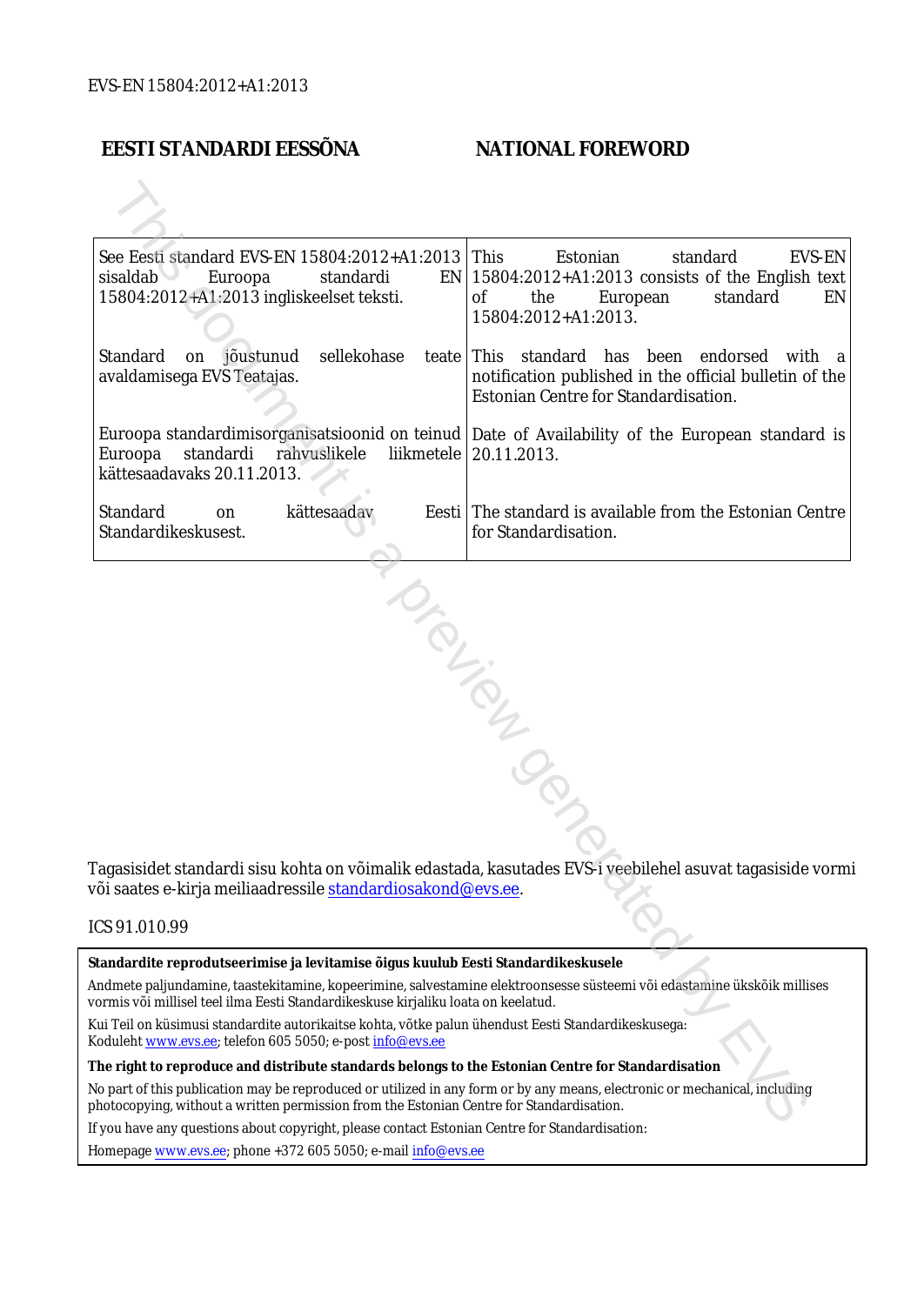# EUROPEAN STANDARD NORME EUROPÉENNE EUROPÄISCHE NORM

# **EN 15804:2012+A1**

November 2013

ICS 91.010.99 Supersedes EN 15804:2012

English Version

### Sustainability of construction works - Environmental product declarations - Core rules for the product category of construction products

Contribution des ouvrages de construction au développement durable - Déclarations environnementales sur les produits - Règles régissant les catégories de produits de construction

Nachhaltigkeit von Bauwerken - Umweltproduktdeklarationen - Grundregeln für die Produktkategorie Bauprodukte

This European Standard was approved by CEN on 13 November 2011 and includes Amendment 1 approved by CEN on 10 September 2013.

CEN members are bound to comply with the CEN/CENELEC Internal Regulations which stipulate the conditions for giving this European Standard the status of a national standard without any alteration. Up-to-date lists and bibliographical references concerning such national standards may be obtained on application to the CEN-CENELEC Management Centre or to any CEN member.

This European Standard exists in three official versions (English, French, German). A version in any other language made by translation under the responsibility of a CEN member into its own language and notified to the CEN-CENELEC Management Centre has the same status as the official versions.

CEN members are the national standards bodies of Austria, Belgium, Bulgaria, Croatia, Cyprus, Czech Republic, Denmark, Estonia, Finland, Former Yugoslav Republic of Macedonia, France, Germany, Greece, Hungary, Iceland, Ireland, Italy, Latvia, Lithuania, Luxembourg, Malta, Netherlands, Norway, Poland, Portugal, Romania, Slovakia, Slovenia, Spain, Sweden, Switzerland, Turkey and United Kingdom.



EUROPEAN COMMITTEE FOR STANDARDIZATION COMITÉ EUROPÉEN DE NORMALISATION EUROPÄISCHES KOMITEE FÜR NORMUNG **Mission Crewin** 

#### **CEN-CENELEC Management Centre: Avenue Marnix 17, B-1000 Brussels**

© 2013 CEN All rights of exploitation in any form and by any means reserved worldwide for CEN national Members.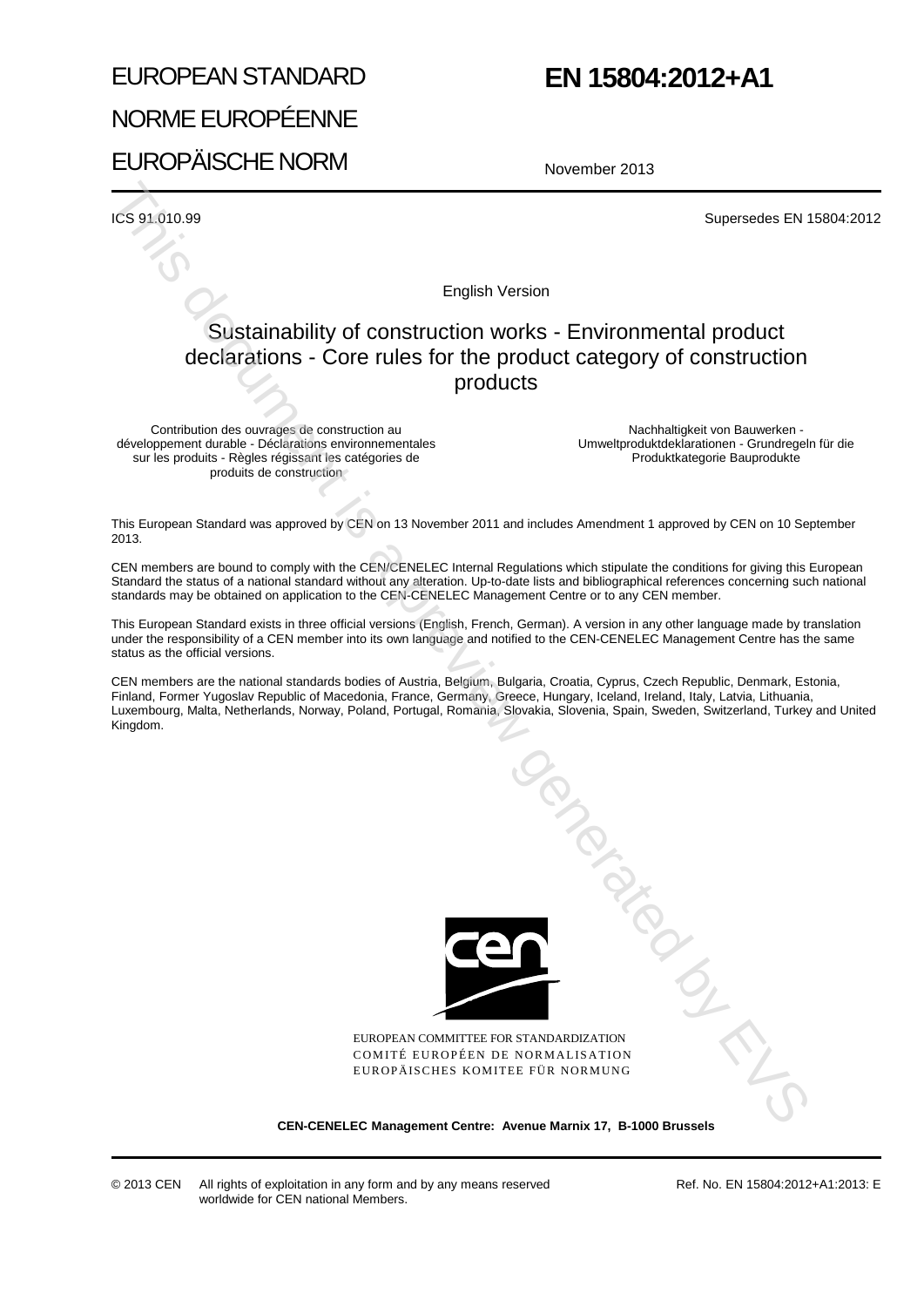# Contents

| 1                |                                                                                           |  |
|------------------|-------------------------------------------------------------------------------------------|--|
| $\mathbf{2}$     |                                                                                           |  |
| 3                |                                                                                           |  |
| $\boldsymbol{4}$ |                                                                                           |  |
|                  |                                                                                           |  |
| 5<br>5.1         |                                                                                           |  |
| 5.2              |                                                                                           |  |
| 5.3              |                                                                                           |  |
| 5.4              |                                                                                           |  |
| 5.5<br>5.6       |                                                                                           |  |
|                  |                                                                                           |  |
| 6<br>6.1         |                                                                                           |  |
| 6.2              |                                                                                           |  |
| 6.2.1            |                                                                                           |  |
| 6.2.2            |                                                                                           |  |
| 6.2.3            |                                                                                           |  |
| 6.2.4<br>6.2.5   | B6-B7, use stage, information modules related to the operation of the building 17         |  |
| 6.2.6            |                                                                                           |  |
| 6.2.7            | D, Benefits and loads beyond the system boundary, information module  17                  |  |
| 6.3              |                                                                                           |  |
| 6.3.1<br>6.3.2   |                                                                                           |  |
| 6.3.3            |                                                                                           |  |
| 6.3.4            |                                                                                           |  |
| 6.3.5            |                                                                                           |  |
| 6.3.6            |                                                                                           |  |
| 6.3.7<br>6.3.8   |                                                                                           |  |
| 6.3.9            |                                                                                           |  |
| 6.4              |                                                                                           |  |
| 6.4.1            |                                                                                           |  |
| 6.4.2            |                                                                                           |  |
| 6.4.3<br>6.5     |                                                                                           |  |
|                  | <b>Contract Contract Contract</b>                                                         |  |
| 7<br>7.1         |                                                                                           |  |
| 7.2              |                                                                                           |  |
| 7.2.1            |                                                                                           |  |
| 7.2.2            |                                                                                           |  |
| 7.2.3            |                                                                                           |  |
| 7.2.4<br>7.2.5   | Other environmental information describing different waste categories and output flows 34 |  |
| 7.3              |                                                                                           |  |
| 7.3.1            |                                                                                           |  |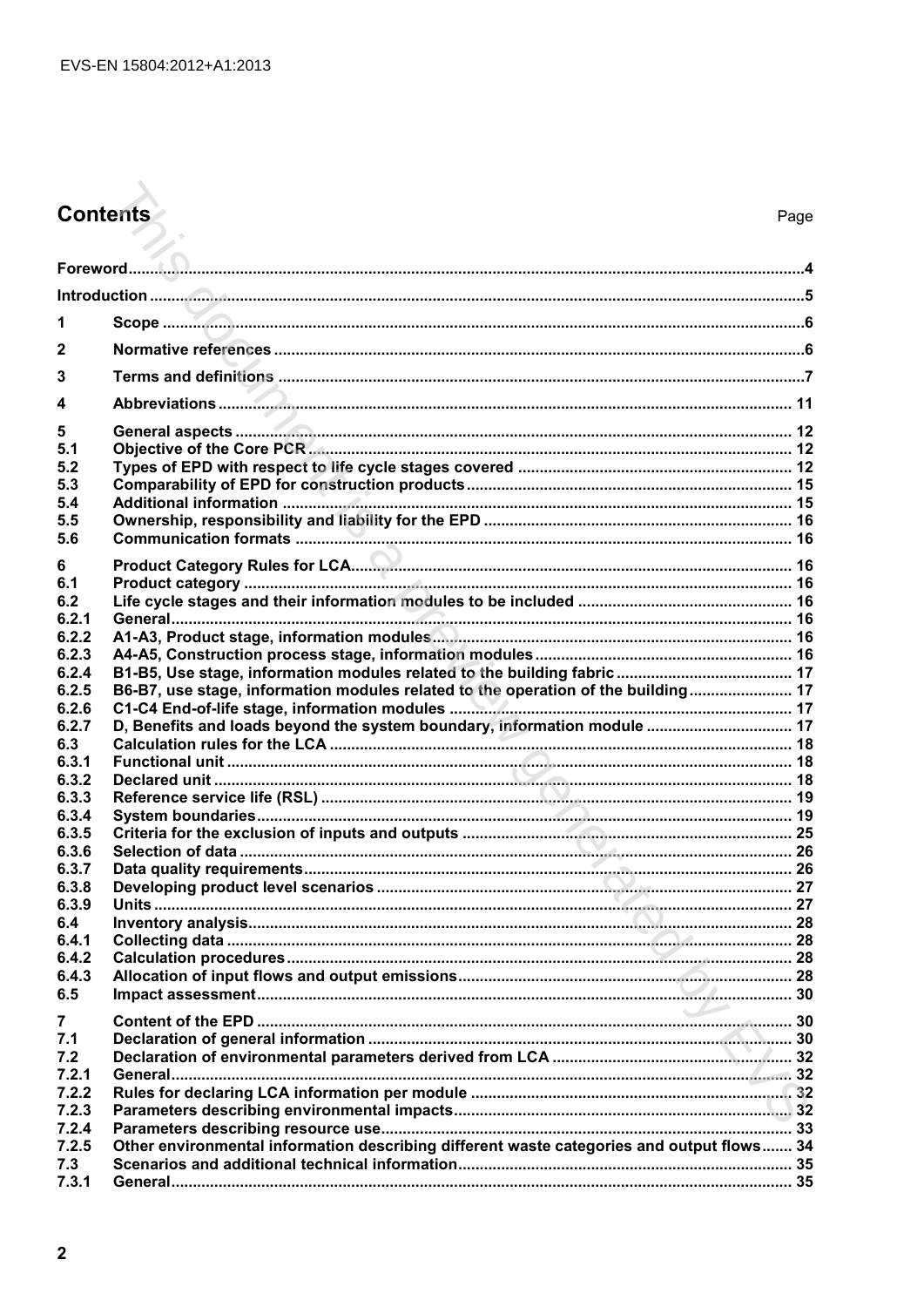| 7.3.2<br>7.3.3 |                                                                                         |  |
|----------------|-----------------------------------------------------------------------------------------|--|
| 7.3.4<br>7.4   | Additional information on release of dangerous substances to indoor air, soil and water |  |
| 7.4.1          |                                                                                         |  |
| 7.4.2          |                                                                                         |  |
| 7.5            |                                                                                         |  |
| 8              |                                                                                         |  |
| 8.1<br>8.2     |                                                                                         |  |
| 8.3            |                                                                                         |  |
| 8.4            |                                                                                         |  |
| 9              |                                                                                         |  |
|                | Annex A (normative) Requirements and guidance on the reference service life 45          |  |
| B.1            |                                                                                         |  |
| B.2            |                                                                                         |  |
|                | Annex C (normative) (All Characterisation factors for GWP, ODP, AP, EP, POCP and ADP 49 |  |
|                |                                                                                         |  |
|                |                                                                                         |  |
|                |                                                                                         |  |
|                |                                                                                         |  |
|                |                                                                                         |  |
|                |                                                                                         |  |
|                |                                                                                         |  |
|                |                                                                                         |  |
|                |                                                                                         |  |
|                | PIONER TON                                                                              |  |
|                |                                                                                         |  |
|                |                                                                                         |  |
|                |                                                                                         |  |
|                |                                                                                         |  |
|                |                                                                                         |  |
|                |                                                                                         |  |
|                |                                                                                         |  |
|                |                                                                                         |  |
|                |                                                                                         |  |
|                |                                                                                         |  |
|                |                                                                                         |  |
|                |                                                                                         |  |
|                | PRIDERICATION                                                                           |  |
|                |                                                                                         |  |
|                |                                                                                         |  |
|                |                                                                                         |  |
|                |                                                                                         |  |
|                |                                                                                         |  |
|                |                                                                                         |  |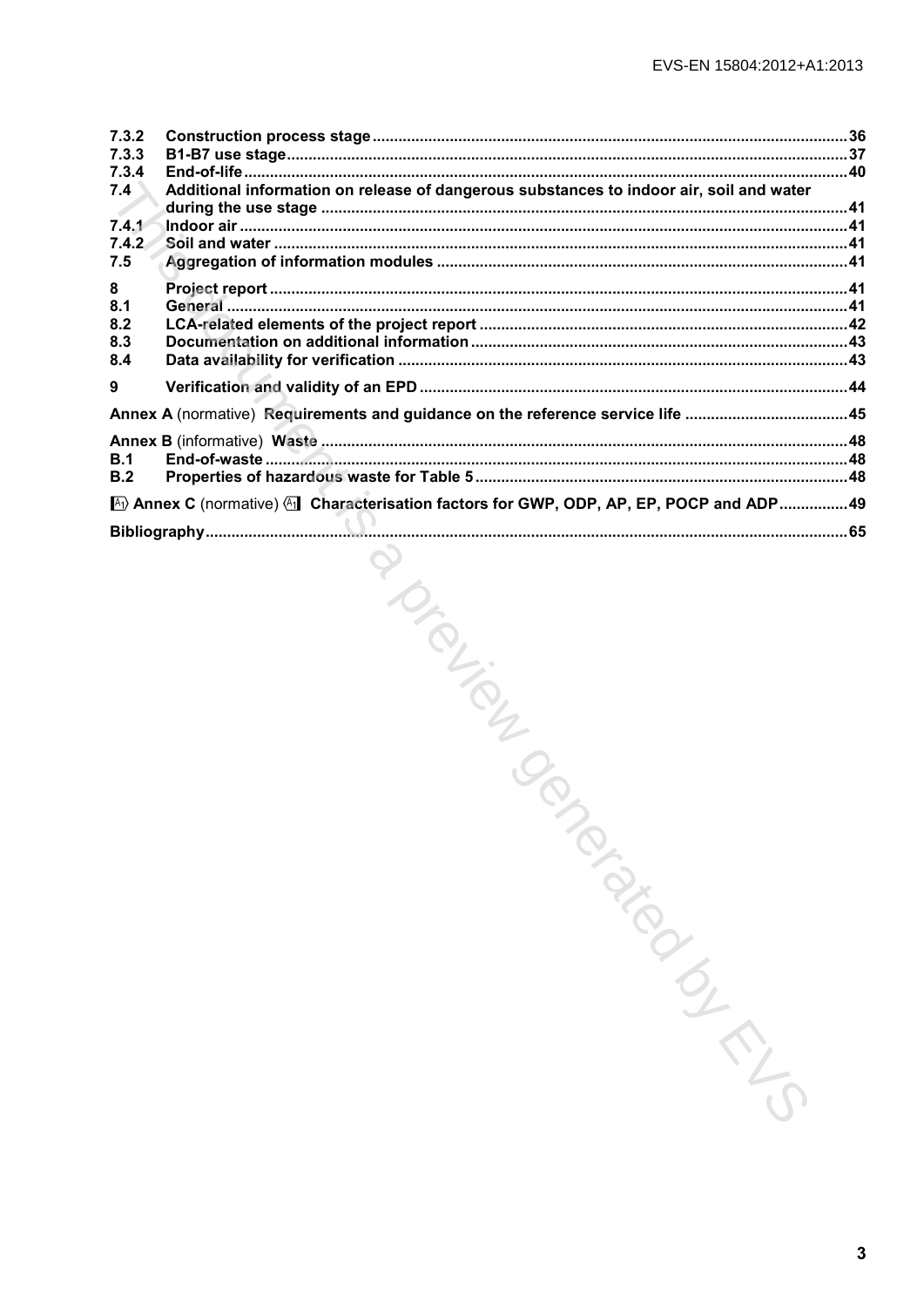### **Foreword**

This document (EN 15804:2012+A1:2013) has been prepared by Technical Committee CEN/TC 350 "Sustainability of construction works", the secretariat of which is held by AFNOR.

This European Standard shall be given the status of a national standard, either by publication of an identical text or by endorsement, at the latest by May 2014, and conflicting national standards shall be withdrawn at the latest by May 2014.

Attention is drawn to the possibility that some of the elements of this document may be the subject of patent rights. CEN [and/or CENELEC] shall not be held responsible for identifying any or all such patent rights.

This document supersedes EN 15804:2012.

This document includes Amendment 1 approved by CEN on 2013-09-10.

The start and finish of text introduced or altered by amendment is indicated in the text by tags  $\mathbb{F}_1$ .

According to the CEN/CENELEC Internal Regulations, the national standards organisations of the following countries are bound to implement this European Standard: Austria, Belgium, Bulgaria, Croatia, Cyprus, Czech Republic, Denmark, Estonia, Finland, Former Yugoslav Republic of Macedonia, France, Germany, Greece, Hungary, Iceland, Ireland, Italy, Latvia, Lithuania, Luxembourg, Malta, Netherlands, Norway, Poland, Portugal, Romania, Slovakia, Slovenia, Spain, Sweden, Switzerland, Turkey and the United Kingdom.

THIS DRIVEY IS A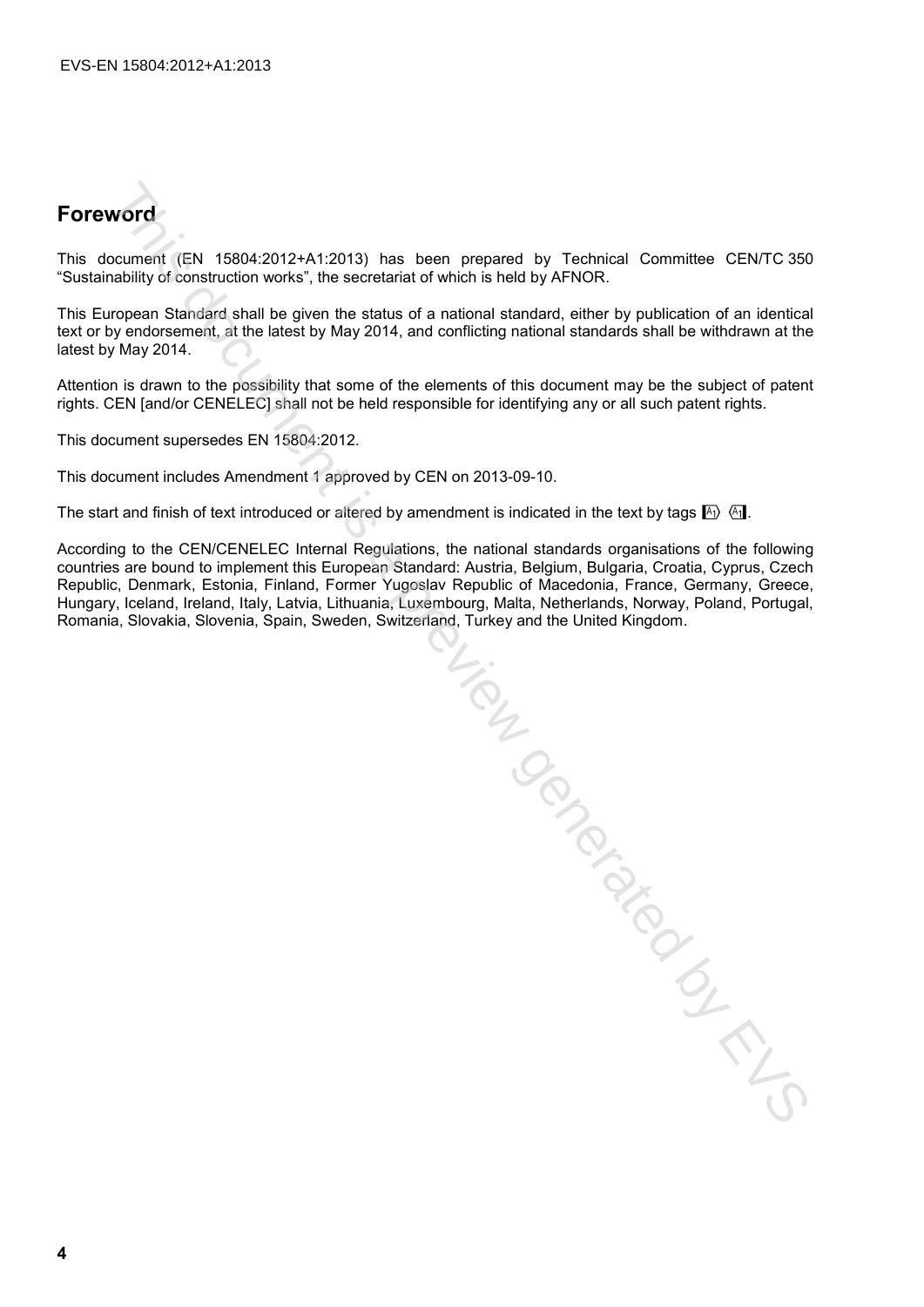## **Introduction**

This European standard provides core product category rules for all construction products and services. It provides a structure to ensure that all Environmental Product Declarations (EPD) of construction products, construction services and construction processes are derived, verified and presented in a harmonised way. **Introduction**<br>This Ewispean standard provides core product category rules for all construction products and server<br>provides a structure to ensure that all Environmental information (EPD) of construction<br>construction surv

An EPD communicates verifiable, accurate, non-misleading environmental information for products and their applications, thereby supporting scientifically based, fair choices and stimulating the potential for marketdriven continuous environmental improvement.

The standardisation process has taken place in accordance with EN ISO 14025. All common issues are covered horizontally for all product types in order to minimise vertical (branch specific) deviations.

EPD information is expressed in information modules, which allow easy organisation and expression of data packages throughout the life cycle of the product. The approach requires that the underlying data should be consistent, reproducible and comparable.

The EPD is expressed in a form that allows aggregation (addition) to provide complete information for buildings. This standard does not deal with aggregation at the building level nor does this standard describe the rules for applying EPD in a building assessment.

The standard deals with a limited number of quantifiable predetermined parameters. Future revisions may incorporate additional predetermined parameters.

This European Standard provides the means for developing a Type III environmental declaration of construction products and is part of a suite of standards that are intended to assess the sustainability of construction works.

This suite of standards includes:

- EN 15643-1, *Sustainability of construction works —Sustainability assessment of buildings Part 1: General framework*;
- EN 15643-2, *Sustainability of construction works Assessment of buildings Part 2: Framework for the assessment of environmental performance*;
- EN 15978, *Sustainability of construction works Assessment of environmental performance of buildings — Calculation method*;
- CEN/TR 15941, *Sustainability of construction works Environmental product declarations Methodology for selection and use of generic data*;
- EN 15942, *Sustainability of construction works Environmental product declarations Communication formats: business to business*.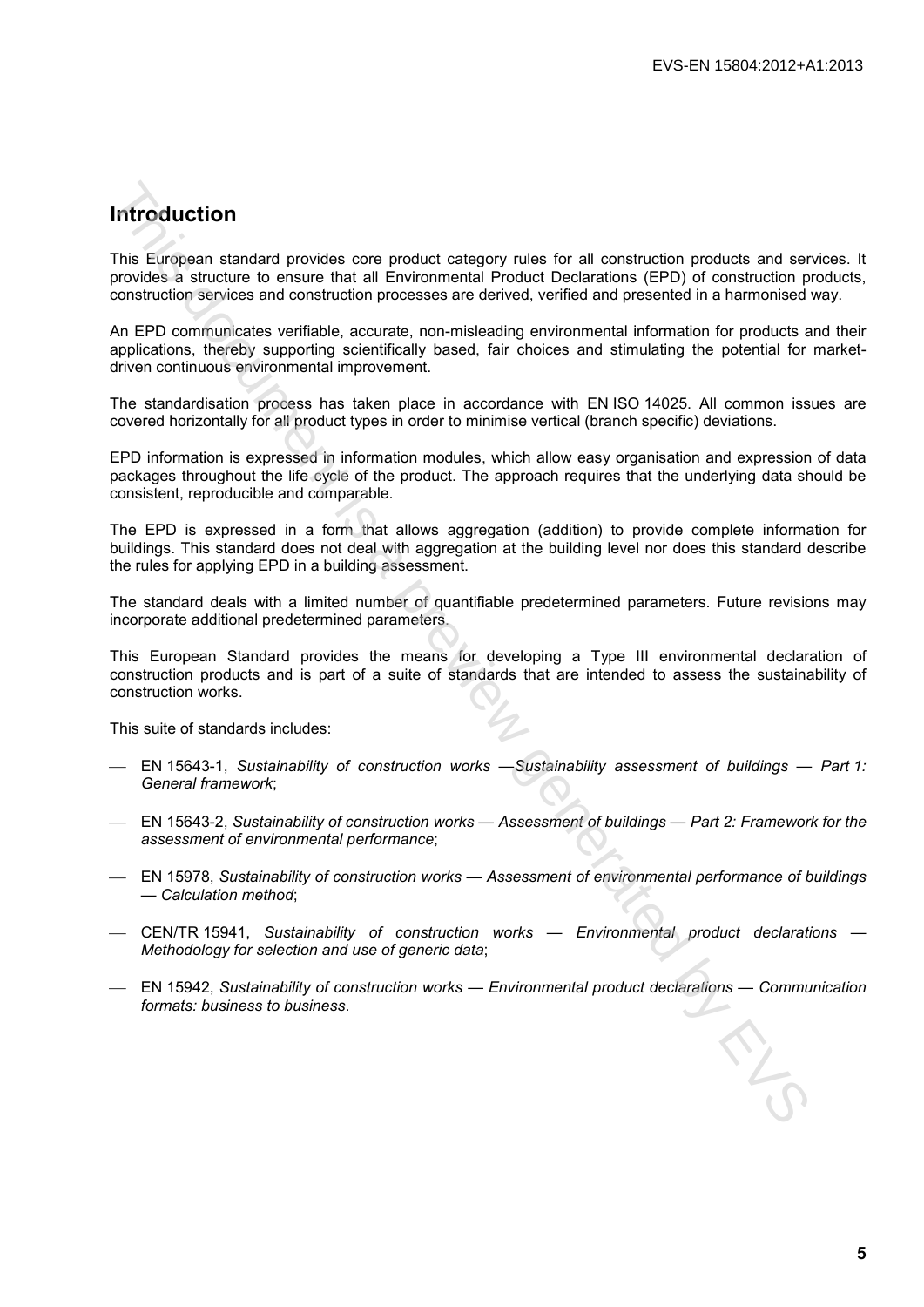### **1 Scope**

This European standard provides core product category rules (PCR) for Type III environmental declarations for any construction product and construction service.

NOTE The assessment of social and economic performances at product level is not covered by this standard.

The core PCR:

defines the parameters to be declared and the way in which they are collated and reported,

 describes which stages of a product's life cycle are considered in the EPD and which processes are to be included in the life cycle stages,

defines rules for the development of scenarios,

 includes the rules for calculating the Life Cycle Inventory and the Life Cycle Impact Assessment underlying the EPD, including the specification of the data quality to be applied,

 includes the rules for reporting predetermined, environmental and health information, that is not covered by LCA for a product, construction process and construction service where necessary,

 defines the conditions under which construction products can be compared based on the information provided by EPD.

For the EPD of construction services the same rules and requirements apply as for the EPD of construction products.

### **2 Normative references**

The following referenced documents are indispensable for the application of this document. For dated references, only the edition cited applies. For undated references, the latest edition of the referenced document (including any amendments) applies. mogean standard provides core product category rules (PCR) for Type III environmental declarations<br>construction product and construction service:<br>The assessment of social and communic performances all product level is not

CEN/TR 15941, *Sustainability of construction works — Environmental product declarations — Methodology for selection and use of generic data*

EN 15942, *Sustainability of construction works — Environmental product declarations — Communication formats: business to business*

EN 15978, *Sustainability of construction works — Assessment of environmental performance of buildings — Calculation method*

EN ISO 14025:2010, *Environmental labels and declarations — Type III environmental declarations — Principles and procedures (ISO 14025:2006)*

EN ISO 14044:2006, *Environmental management — Life cycle assessment — Requirements and guidelines (ISO 14044:2006)*

ISO 15686-1, *Buildings and constructed assets — Service life planning — Part 1: General principles and framework*

ISO 15686-2, *Buildings and constructed assets — Service life planning — Part 2: Service life prediction procedures*